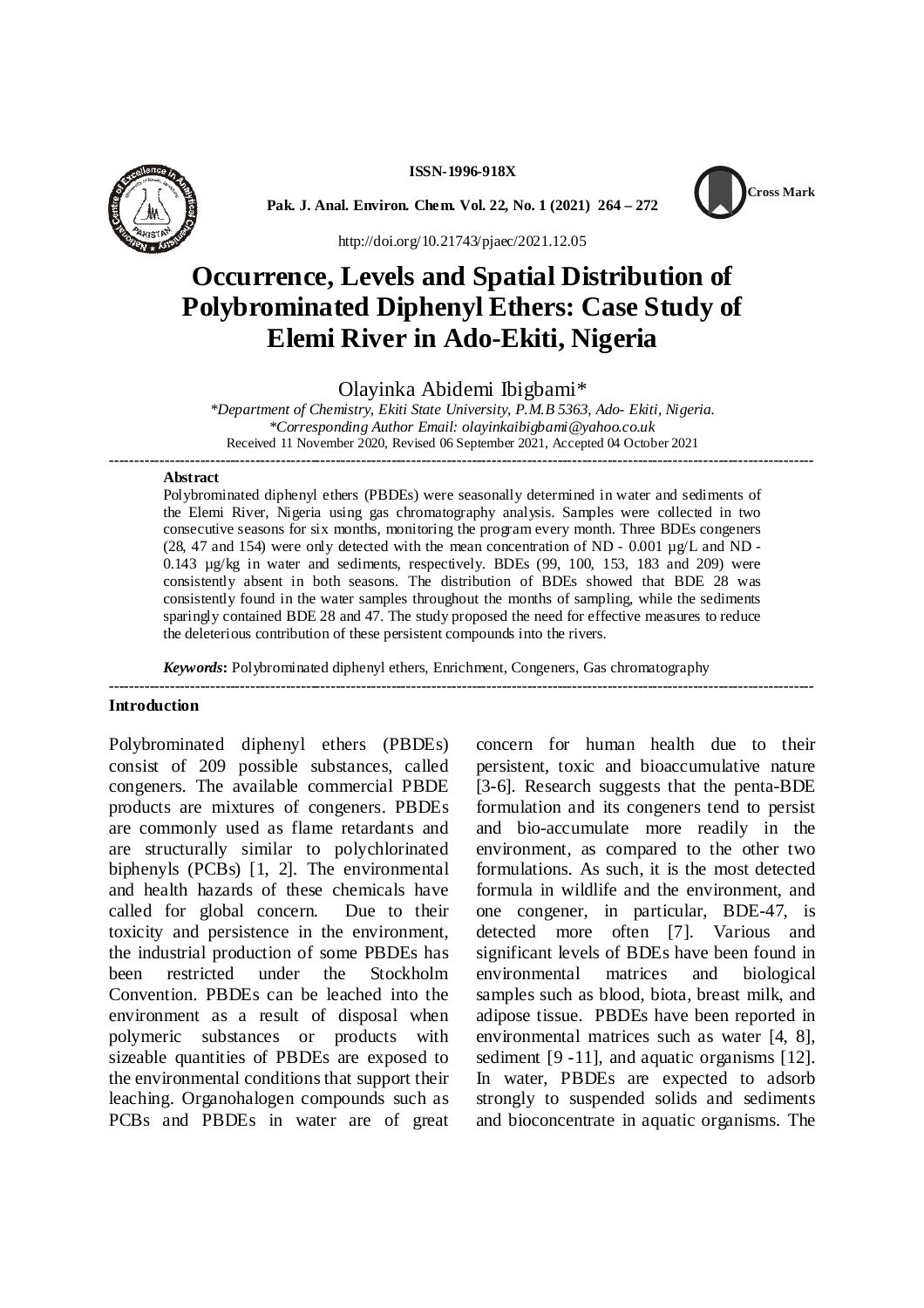volatilization of PBDEs from water to air is expected to be attenuated by absorption in the water column. In soil, PBDEs are adsorbed strongly and will be immobile. Toxicological studies in animals have found nervous system damage, reproductive and developmental damage (e.g., reduced sperm production), endocrine disruption, and cancer following exposure to high doses of deca-BDE [13]. Endocrine disruption may result in developmental delays, decreased IQ, reproductive failure, and estrogen-related cancers.

Hence, the study assesses the occurrence, levels, and spatial distribution of PBDEs congeners in the Elemi River, Southwest Nigeria. The generated data of PBDEs in this study would not just complement the existing data, which is scanty

in the Nigerian environment, but provide information to help in the scientific assessment of the impact of PBDEs on public health and aquatic environment in Nigeria.

## **Materials and Methods** *Study Area*

Elemi river (Odo-ayo) in Ado-Ekiti is a tributary of the main river Elemi in Igede-Ekiti. The river runs across the major road leading to Ado-Iworoko-Ekiti, where the samples were collected. Elemi is surrounded by a dense stretch of vegetation and an agricultural farm. The river serves as a good source of surface water that could be harvested to construct a water dam. Fig. 1 depicts the map of the study river and sampling locations.



*Figure 1.* **Map showing the study river and sampling locations Source: Department of Geography and Planning Science, Cartographic Unit, Ekiti State University, EKSU**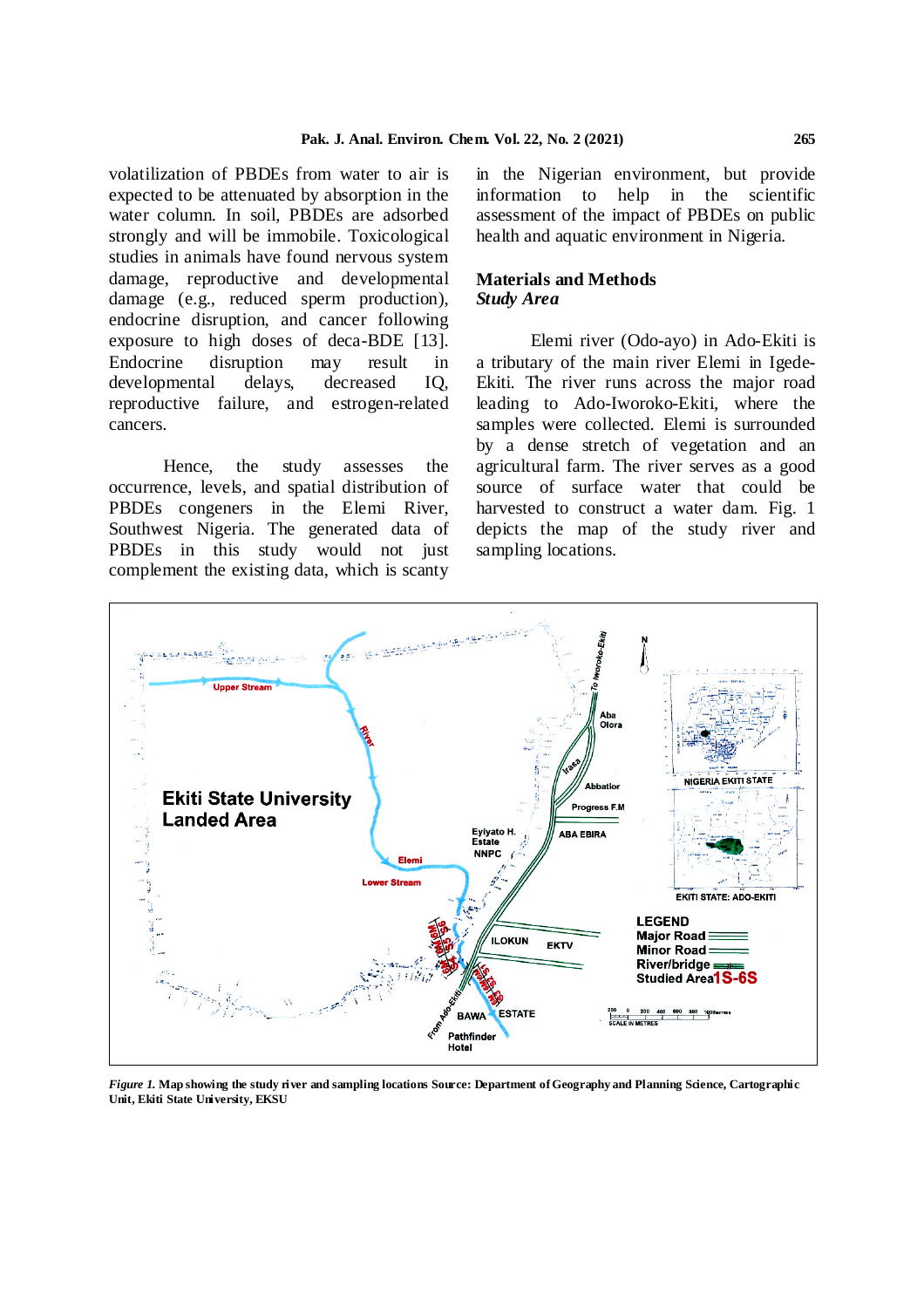### *Sample Collection and Preservation*

Sampling was conducted between the periods of 2017-2018, including the dry and wet seasons. Samples in the dry season were collected in December, January and February, while the wet season was done in May, June and July. The monitoring program was performed every month, where samples of water and sediments were collected from the studied river. Surface water samples (10 cm below water level) were taken in glass sample bottles at six different spots (S1 to S6). Three samples  $(S1 - S3)$  and  $(S4 - S6)$  were poured together in glass bottles to obtain composite samples. The collected samples were kept in glass bottles, covered with screws and caps, and immediately transported to the laboratory for subsequent analysis. Sediment samples were taken as in the case of water samples. Sediments samples were taken from the same locations and time for water sampling at a depth of 5cm using a pre-cleaned Ekman grab sampler. The sediment samples were air-dried for about two weeks in the laboratory, grind in an agate mortar, sieved through 2mm mesh size and stored in glass sample bottles before analysis. Two composite samples of water and sediments were collected each month.

#### *Sample Extraction and Clean-up*

One hundred (100 mL) milliliters of the water sample was transferred into a clean 1L separatory funnel where 40 mL dichloromethane (DCM) was added and shaken vigorously for about 20 min. To ensure separation of the phases, the mixture was allowed for some time. The aqueous layer was removed after the separation of phases, while the organic layer was filtered into a  $250 \text{ cm}^3$ conical flask through anhydrous sodium sulphate  $(Na_2SO_4)$  salt that has been prewashed with DCM. The extraction was repeated twice using a 40 mL portion of DCM and all the extracts were combined. The

combined organic extracts were concentrated to 2 mL using a rotary evaporator at  $40^{\circ}$ C.

For the sediments, samples extraction was carried out by EPA 3550C method as described by USEPA [14]. About 20 g of dried sample was mixed with anhydrous sodium sulfate (1:1, w/w). The mixture was ultrasonically extracted with a 50 mL mixture of acetone and DCM  $(1:1, v/v)$  for 45 min before being centrifuged for 10 min. The supernatant was collected, and the extraction procedure was repeated thrice with a fresh 50 mL of acetone and DCM. The supernatants from the triplicate extraction were mixed. Through rotary evaporation, the mixture was concentrated to  $\approx$ 2 mL. The extract was redissolved in 5 mL n-hexane and later concentrated to 2 mL in a rotary evaporator at  $40^{\circ}$ C.

The column 15 cm (length)  $\times$  1 cm (internal diameter) for the extract clean-up was packed with different types of silica. The column packing involved using multilayer activated silica gel chromatography. Cotton wool was first clogged on top of the column. Sequential addition of 0.1 g activated silica, 0.2 g basic silica, 0.4 g acidic silica, 0.1 g activated silica, and 1.0 g of anhydrous Na2SO<sup>4</sup> was done from the base. The packed column was first conditioned with 15 mL nhexane. The extract was introduced into the packed column and eluted with 100 mL nhexane. The eluate was concentrated with a rotary evaporator under nitrogen flow for further chromatographic analysis.

## *Gas Chromatographic Conditions*

For the gas chromatographic conditions of PBDEs: GC model: Agilent GC 7890 A; the carrier gas flow rate was 2.0 ml/min; injector temperature: split injection: 20:1; carrier gas: helium; make-up gas: nitrogen; inlet temperature:  $250^{\circ}$ C; column type: HP 5MS; column dimension: (30 m x 0.25 mm x 0.2  $\mu$ m); oven programme: initial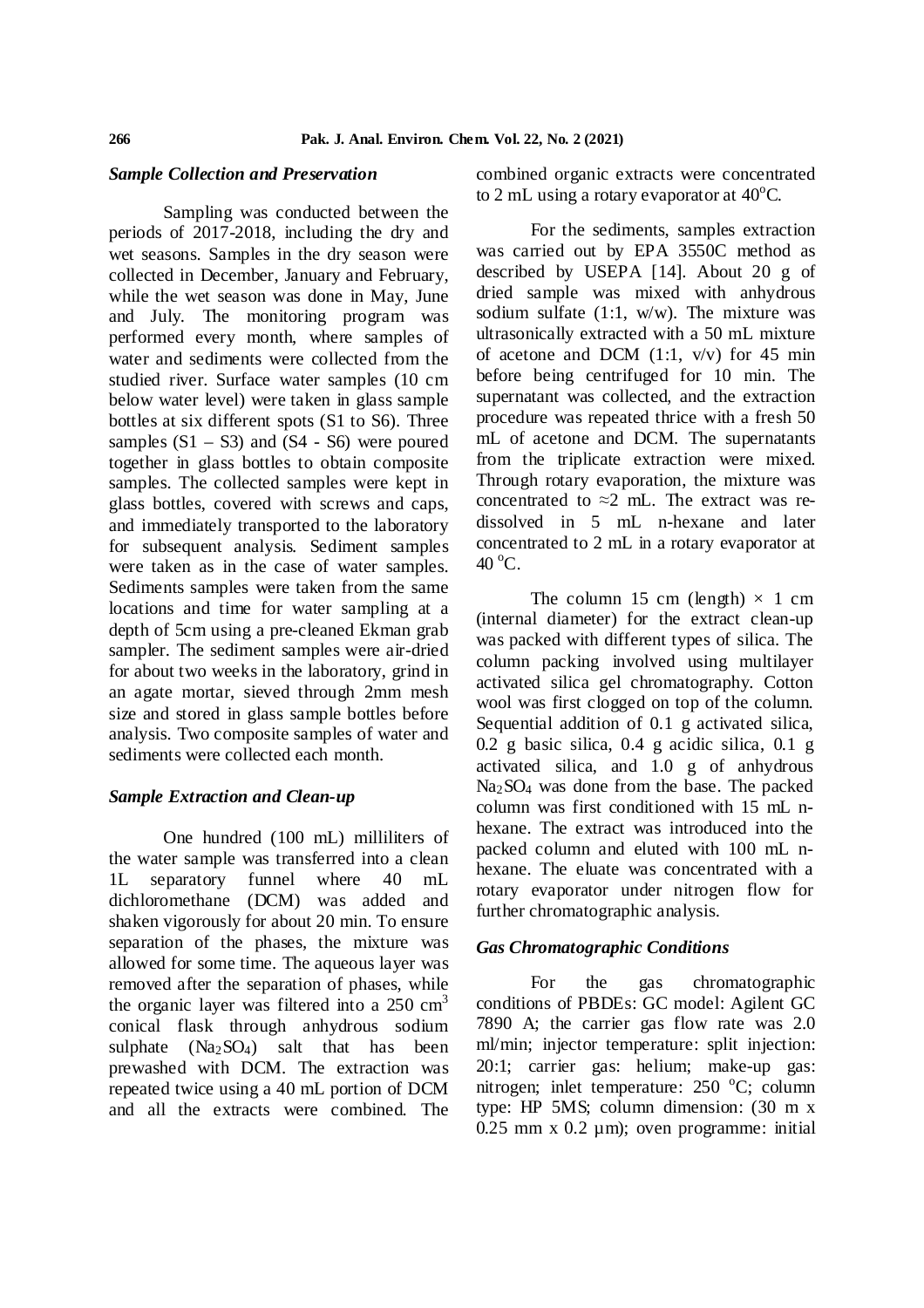temperature at 100 $\degree$ C and held for 1 min, ramped at 30  $^{\circ}$ C/min to 300  $^{\circ}$ C, and held for 5 mins; detector: flame ionization detector (PFPD); detector temperature:  $325\text{ °C}$ ; The total run time was 32 min.

## *Quality Assurance Determination*

To determine any suspected possible traces of the studied PBDEs, solvents (similar volume) and anhydrous  $Na<sub>2</sub>SO<sub>4</sub>$  used in the extractions were subjected to similar extraction and clean-up procedure as examined. Standard solutions of PBDEs were run in gas chromatography under set chromatographic conditions and mean peak areas were plotted against concentrations to obtain calibration curves of individual PBDEs. Retention windows were constant for the standard samples and were therefore relied on represent<br>for component identification. The calibration sample, for component identification. The calibration was done by first analyzing/injecting mixture (0.1, 0.2, 0.5, and 1 mg/L) of PBDEs standard into the Gas chromatography and plotting the calibration curves. The correlation coefficient was then calculated. The limits of detection (LOD) for the instrument were based on a signal to noise ratio of 3 and the limit of quantification (LOQ) was based on the signal to noise ratio of 10. Overall, the extraction efficiency ranged between 92% and 97%, while the samples' mean (standard deviation) percentage recovery was  $93\% \pm 4\%$ . Overall

calibration graphs for individual PBDE congeners were linear with a correlation coefficients range of 0.9976 - 0.9999. Hence, the results were acceptable, having met the quality assurance standard.

#### *Statistical Analysis*

The statistical analysis incorporated in work includes mean and corresponding standard deviation and coefficient of variation. Data obtained were also subjected to t-test, and Pearson correlation as applicable, using Statistical Software, SPSS Version 16.

### **Results and Discussion**

Figure 2(a),  $2(b-c)$ , and  $2(d)$ representative chromatograms of the PBDEs, and blank, respectively. No interference peaks were obtained for the blank sample chromatogram at the same retention time as the target compounds. The summary of the PBDEs congeners measured in the water samples for both seasons is depicted in Table 1. Out of the eight BDEs congeners, only three (3), BDE-28, 47 and 154, were detected. The dry season samples only had BDE-28 with an average concentration range of  $0.003 - 0.005 \mu g/L$ , while the wet season contained BDE-28, 47 and 154 with a mean concentration of  $0.0004 - 0.0023 \mu g/L$ .



*Figure 2(a).* **Representative chromatogram of a standard mixture of the target BDEs**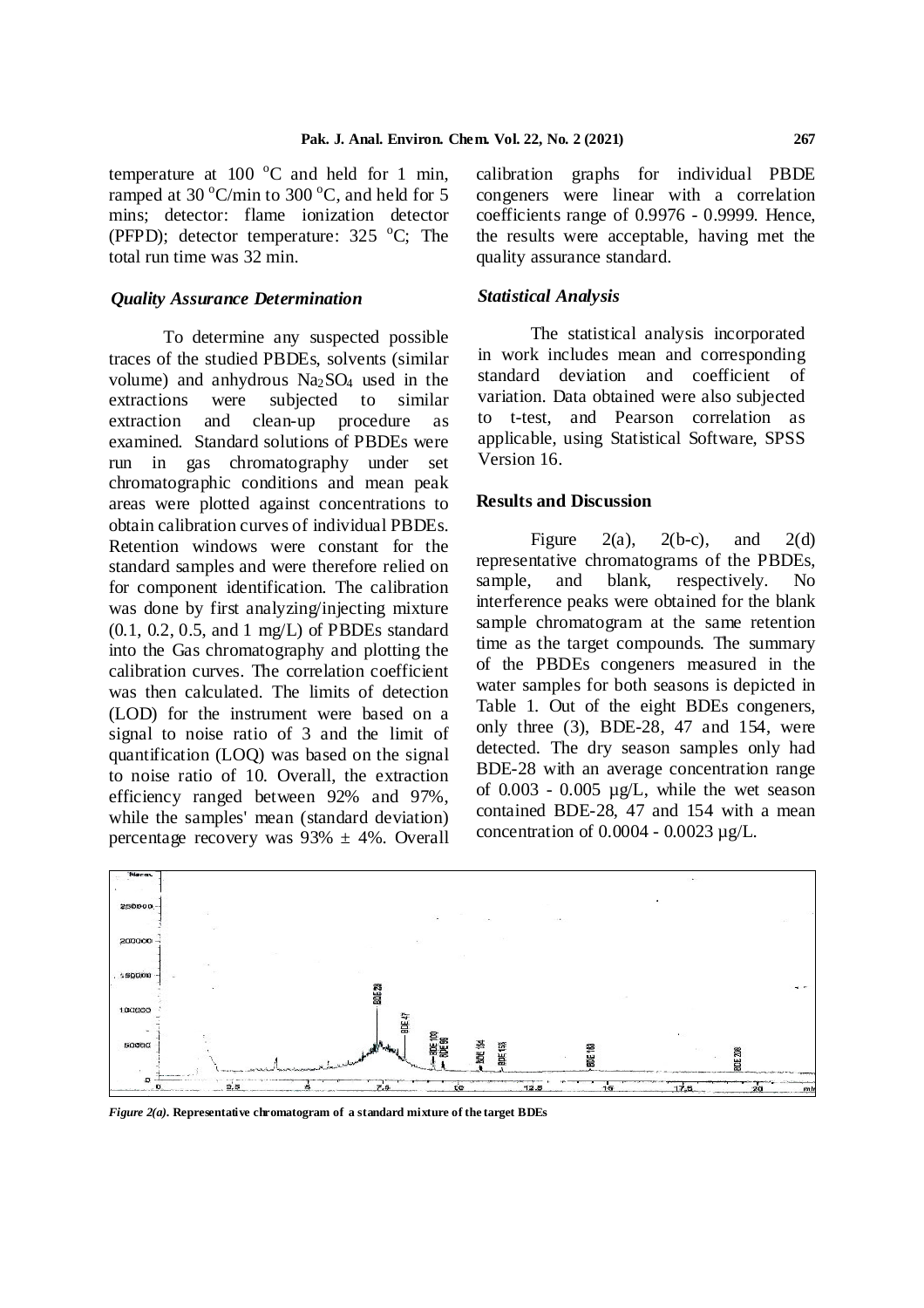

*Figure 2(b).* **Representative chromatogram of the sample**



**Figure 2(c): Representative chromatogram of the sample**



*Figure 2(d).* **Representative chromatogram ofthe blank**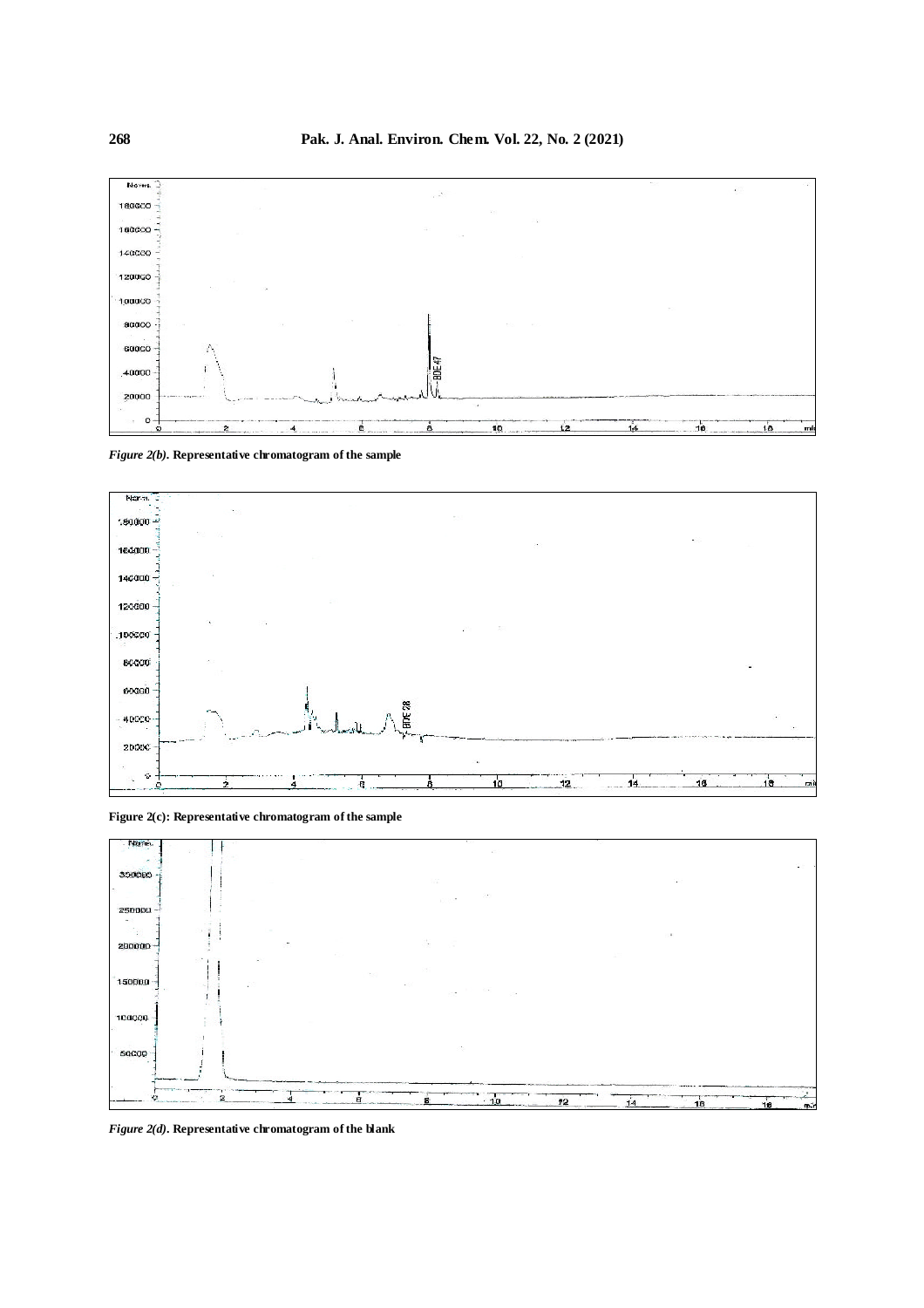| <b>PBDEs</b>   | Wet                      |                          |                          |        |        |        |       | <b>Dry</b> |       |       |       |        |  |  |
|----------------|--------------------------|--------------------------|--------------------------|--------|--------|--------|-------|------------|-------|-------|-------|--------|--|--|
|                | May                      | Jun                      | <b>July</b>              | Mean   | SD     | $CV\%$ | Nov   | Dec        | Jan   | Mean  | SD    | $CV\%$ |  |  |
| <b>BDE 28</b>  | 0.0004                   | 0.0008                   | 0.0003                   | 0.0012 | 0.001  | 85.9   | 0.003 | 0.0005     | 0.003 | 0.001 | 0.002 | 119    |  |  |
| <b>BDE 47</b>  |                          | $\overline{\phantom{a}}$ | 0.0006                   | 0.0002 | 0.003  | 173    |       |            |       |       |       |        |  |  |
| <b>BDE 99</b>  |                          |                          |                          |        |        |        |       |            |       |       |       |        |  |  |
| <b>BDE 100</b> |                          |                          |                          |        |        |        |       |            |       |       |       |        |  |  |
| <b>BDE 153</b> |                          |                          |                          |        |        |        |       |            |       |       |       |        |  |  |
| <b>BDE 154</b> | $\overline{\phantom{a}}$ | 0.003                    | $\overline{\phantom{a}}$ | 0.001  | 0.0017 | 173    |       |            |       |       |       |        |  |  |
| <b>BDE 183</b> |                          |                          |                          |        |        |        |       |            |       |       |       |        |  |  |
| <b>BDE 209</b> |                          |                          |                          |        |        |        |       |            |       |       |       |        |  |  |
| $\sum$ PBDEs   | 0.0008                   | 0.0076                   | 0.0058                   | 0.0047 | 0.0035 | 74.4   | 0.006 | 0.001      | 0.006 | 0.002 | 0.003 | 119    |  |  |

*Table 1.* Mean concentration (µg/L) of PBDEs in the water samples of Elemi River during the wet and dry seasons.

∑PBDE = Sum of polybrominated diphenyl ethers

In general, BDE-99, 100, 153, 183 and 209 were not detected in both seasons. A high level of spatial variations exists in the concentrations of all the detectable BDEs, as shown in the calculated coefficient of variation (85.9 - 173%).

The results indicated the predominant residues of BDE-28, as they were consistently found in all the samples every month. The ∑PBDEs in the water samples ranged from 0.0008 - 0.0076 and 0.001 - 0.006 µg/L in wet and dry seasons, respectively. The nondetectable or presence of BDE-99, 153 and 183 in the samples were comparably similar to Yang et al. [15] for nine water samples in China. The BDEs reported were comparably similar in most cases to Pei et al. [16] for Yellow river, China; while Diep river, South Africa [4], Asunle stream, Nigeria [17] were lower. The water from Jiaozhou Bay [18], Beijing River [19], Lake Michigan [20], San Francisco, USA [21] and Izmir Bay, Turkey [22] were higher than the present study. Higher levels of BDEs were reported in wet as compared to the dry season. A similar observation was reported in Asunle stream, Nigeria, by Olutona et al. [17]. The level of PBDEs recorded in wet might be due to active mobilization of leached PBDEs congeners by erosion into water bodies during the rainy season.

The mean concentrations of BDEs in the sediment samples in both seasons are depicted in Table 2. The mean concentration in the sediments ranged from ND – 0.090 µg/kg in the dry season, while the wet reflected ND – 0.430  $\mu$ g/kg. Samples in dry only showed the presence of BDE 28 in January, while the wet season reflected BDE 28 and 47. In general, BDE 99, 100, 153, 154, 183 and 209 were not detected in both seasons. The BDE 28 and 47 level in the present study were comparably higher than what Pei et al. [16] (Yellow River, China), Mai et al. [23] (Shanghai River, China), Mariani et al. [24] (Maggiore Lake, Italy), Baron et al. [25] (Ebro River basin, Spain), Klosterhaus et al. [26] (Baikal Lake, Russia), Minh et al. [27] (Tokyo Bay, Japan) and Richman et al. [28] (Niagara, River, Canada) reported.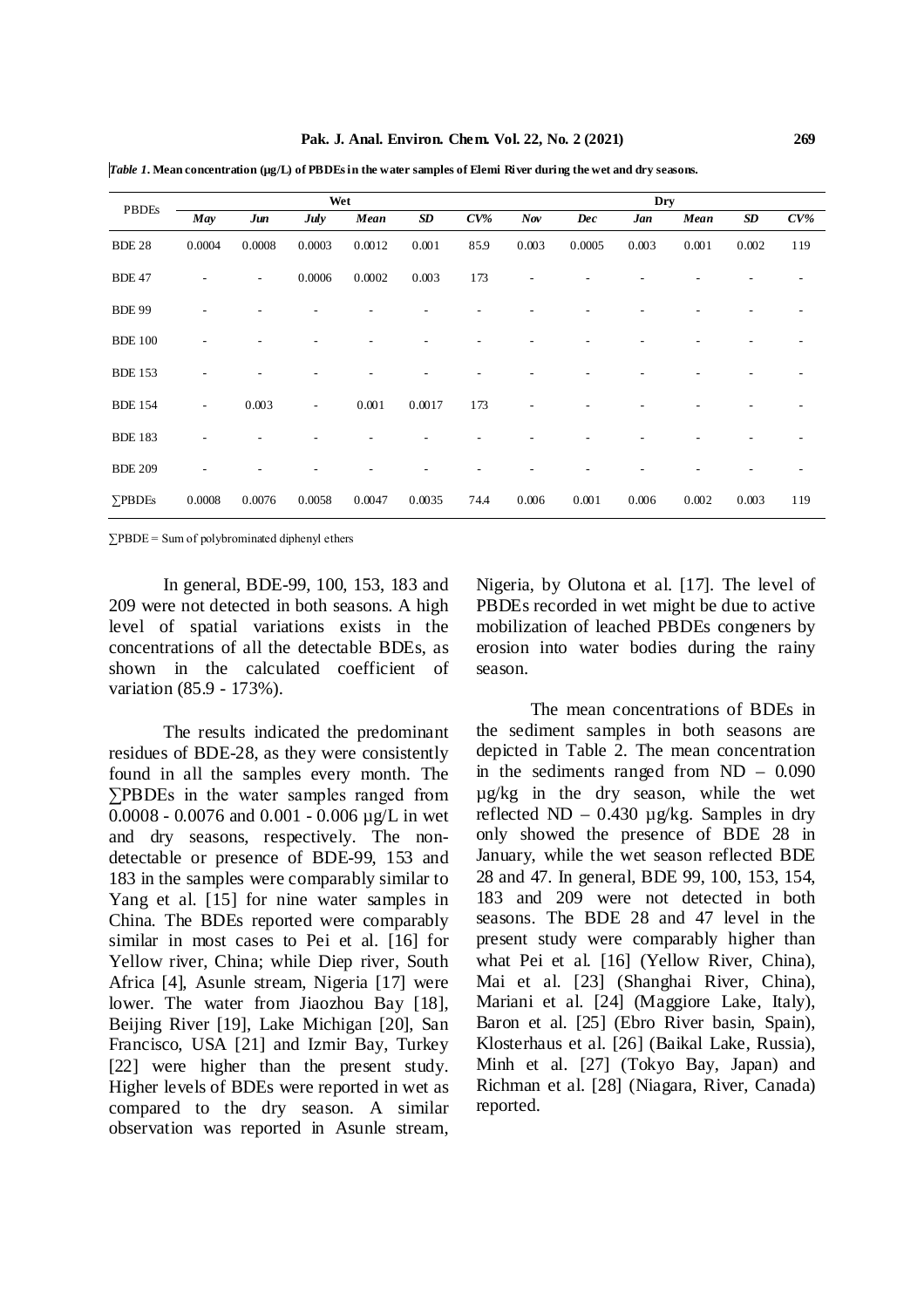| <b>PBDEs</b>   | Wet                      |                          |                          |       |       |        |     | $_{\text{Dry}}$          |       |       |           |        |  |  |
|----------------|--------------------------|--------------------------|--------------------------|-------|-------|--------|-----|--------------------------|-------|-------|-----------|--------|--|--|
|                | May                      | Jun                      | July                     | Mean  | SD    | $CV\%$ | Nov | Dec                      | Jan   | Mean  | <b>SD</b> | $CV\%$ |  |  |
| <b>BDE 28</b>  | 0.430                    | $\overline{\phantom{a}}$ | $\overline{\phantom{a}}$ | 0.143 | 0.248 | 173    | ۰   | $\overline{a}$           | 0.009 | 0.003 | 0.0052    | 173    |  |  |
| <b>BDE 47</b>  | $\overline{\phantom{a}}$ | 0.085                    | 0.10                     | 0.062 | 0.054 | 87.5   | ۰   |                          |       |       |           |        |  |  |
| <b>BDE 99</b>  | ٠                        |                          |                          |       |       |        |     |                          |       |       |           |        |  |  |
| <b>BDE 100</b> | ٠                        |                          |                          |       |       |        |     |                          |       |       |           |        |  |  |
| <b>BDE 153</b> | $\overline{\phantom{a}}$ |                          |                          |       |       |        |     |                          |       |       |           |        |  |  |
| <b>BDE 154</b> | ۰                        |                          |                          |       |       |        |     |                          |       |       |           |        |  |  |
| <b>BDE 183</b> | ٠                        |                          |                          |       |       |        |     |                          |       |       |           |        |  |  |
| <b>BDE 209</b> | $\overline{\phantom{a}}$ |                          |                          |       |       |        |     |                          |       |       |           |        |  |  |
| <b>YPBDEs</b>  | 0.860                    | 0.170                    | 0.200                    | 0.410 | 0.390 | 95.1   | ٠   | $\overline{\phantom{a}}$ | 0.018 | 0.006 | 0.010     | 173    |  |  |

*Table 2.* **Mean concentration (µg/kg) of PBDEs in the sediment samples of Elemi River during the wet and dry seasons.**

∑PBDE = Sum of polybrominated diphenyl ethers

The study observed the predominant of BDEs in the rainy season. The predominance of BDEs (28, 47 and 154) could be due to the high technical formulation of the BDE introduction during this period. Congeners present in the waste, the discharge of PBDEs compounds into the river during the rainy seasons could also lead to greater contributions of BDEs in the river. PBDEs represent complex chemicals that consist of different members of bromine. The distribution pattern of the BDEs indicates congeners with three and four bromines majorly (BDE 28 and 47). The distribution of BDEs showed that BDE 28 was consistently found in the water samples throughout the months of sampling (Fig. 3), while the sediments sparingly contained BDE 28 and 47 (Fig. 4).

These showed that low halogenated PBDEs were the major constituent in the river and could have originated from the degradation of high PBDEs. Hua et al. [29] observed that deca-BDE and the commercial octa-BDE absorbed light up to 325 nm, which indicates that these compounds may be susceptible to photodegradation at environmental wavelengths. Di- and tetra-

BDEs were reported to absorbed minimal light at wavelengths  $> 300$  nm. This trend suggests that the lower-brominated diphenyl ethers will be less susceptible to photolysis compared to octa-BDE and deca-BDE commercial mixtures. The commercial products of some PBDEs suggested historical use as the main source of PBDEs in the study area.



*Figure 3.* **The distribution pattern of BDEs congeners in the water samples**



*Figure. 4.* **The distribution pattern of BDEs congeners in the sediment samples**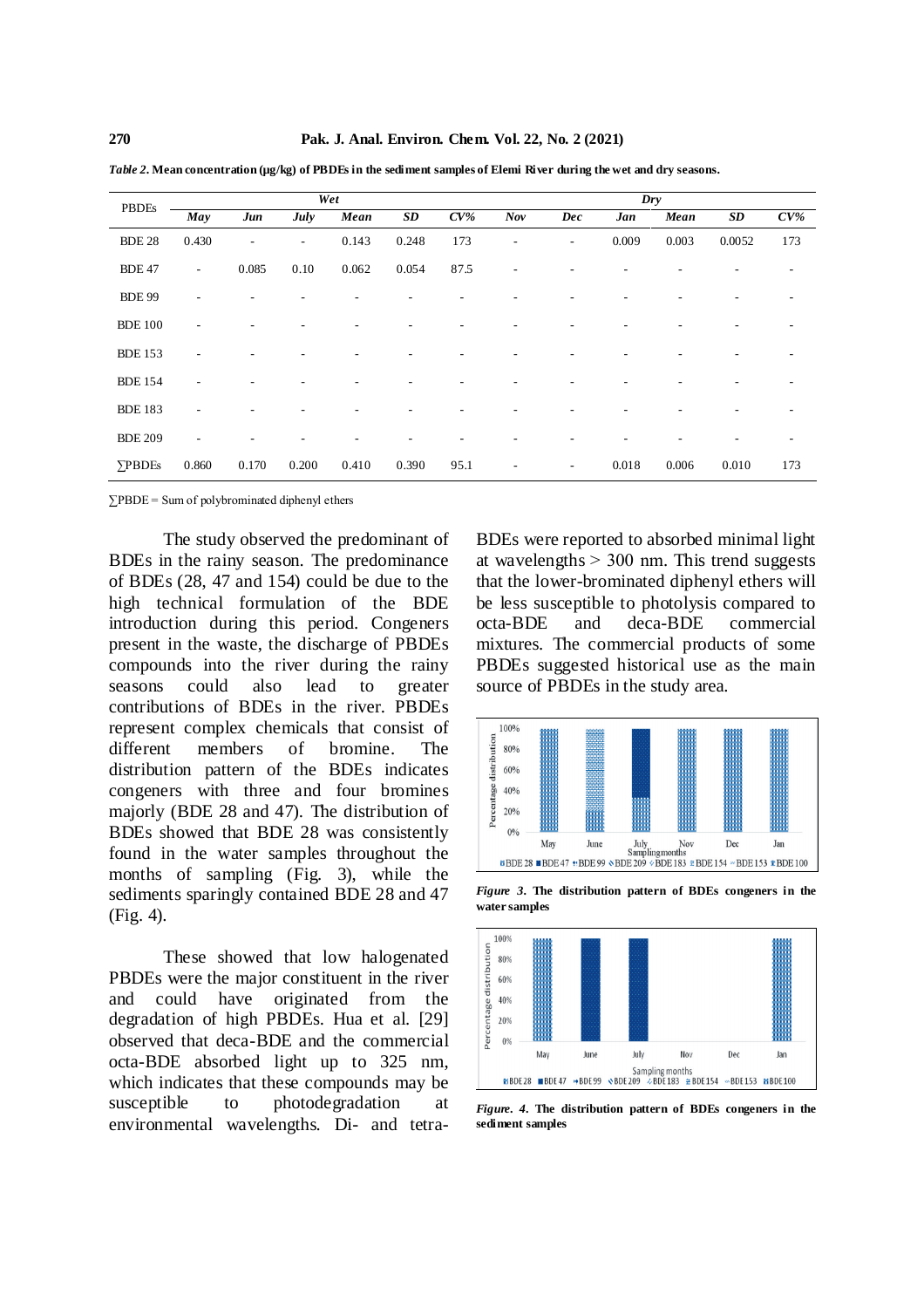From the statistical results, the correlation between the wet and dry seasons for water samples indicated a weak positive relationship, while sediments revealed a weak negative relationship at  $p < 0.05$ . The t-test conducted on the results of water and sediments in both seasons revealed no significant difference ( $p > 0.05$ ) between the dry and wet seasons. The positive correlation could be suggestive of similar sources, distribution patterns and the fate of these compounds in the aquatic environment. In contrast, the weak correlation observed in the sediments could suggest different accumulation and distribution patterns behavior. Comparing the levels of determined PBDEs in the water samples using analysis of variance (ANOVA), the results revealed a significant difference in the BDEs at  $p < 0.05$ , while the sediment showed no significant difference in the data ( $p > 0.05$ ). The study further revealed no significant difference in the determined levels of PBDEs in water and sediment ( $p > 0.05$ ).

## **Conclusion**

The study revealed the presence and trace levels of three BDEs (28, 47 and 154) congeners in the sampled river. The results showed that low halogenated PBDEs were the major constituent in the river and could have originated from the degradation of high PBDEs. A high level of spatial variations exists in the concentrations of all the detectable BDEs. Thus, accumulation and biomagnification of PBDEs residues in aquatic ecosystems are expected. Based on the above findings, the study recommends the possible evaluation programs for PBDEs in water bodies (rivers and oceans) within the State and environs.

### **Acknowledgment**

The author acknowledges the technical assistance rendered by the Chemical Laboratory of Nigerian Institute of Oceanography and Marine Research, Victoria Island, Lagos, Nigeria.

## **Conflict of interest**

The author declare that there is no conflict of interest.

## **References**

- 1. F. Rahman, K.H. Langford, M.D. Scrimshaw and J.N. Lester, *Sci. Total Environ.,* 275 (2001) 1. http://doi:10.1016/s0048- 9697(01)00852-x
- 2. M. Alaee, P. Aris, A. Sjodin and A. Bergman, *Environ. Int.*, 29 (2003) 683. http://doi:10.1016/S0160- 4120(03)00121-1
- 3. H. B. Moon, M. Choi, J. Yu, J., R. H. Jung and H. G. Choi, *Chemosphere,* 88 (2012) 837. http://doi:doi10.1016/j.chemosphere.201 2.03.091
- 4. A, P Daso, O. S. Fatoki and J.P. Odendaal, *Environ. Sci. Pollut. Res.,* 20 (2013) 5168. http://doi:10.1007/s11356-013-1503-6
- 5. H. Hellar-Kihampa, K. De wael, E. ELugwisha, G. Malarvannan, A. Covaci and R. van Grieken. *Sci. Total Environ.*, 447 (2013) 186. http://doi:10.1016/j.scitotenv.2012.12.083
- 6. Y. Yang, X. Yun, M. Liu, Y. Jiang, Q.
- Li and I. Wang, *Environ. Sci. Pollut. Res.,* 21 (2013) 1. http://doi:10.1007/s11356-013-2269-6
- 7. K. S. Betts, *Environ. Sci. Technol.*, 36 (2002) 50. http://doi.org/10.1021/es022197w
- 8. M. Gonzalez, K. S. B. Miglioranza, S. I. Grondona, M. F. S. Barni, D. E. Martinez and A. Pena, *Environ. Sci. Process. Impacts*, 15 (2013) 739. http://doi.org/10.1039/C3EM30882K
- 9. N., Bodin, R. N' Gom Ka, F. Le Loc'h, J. Raffray, H. Budzinski, L. Peluhet and